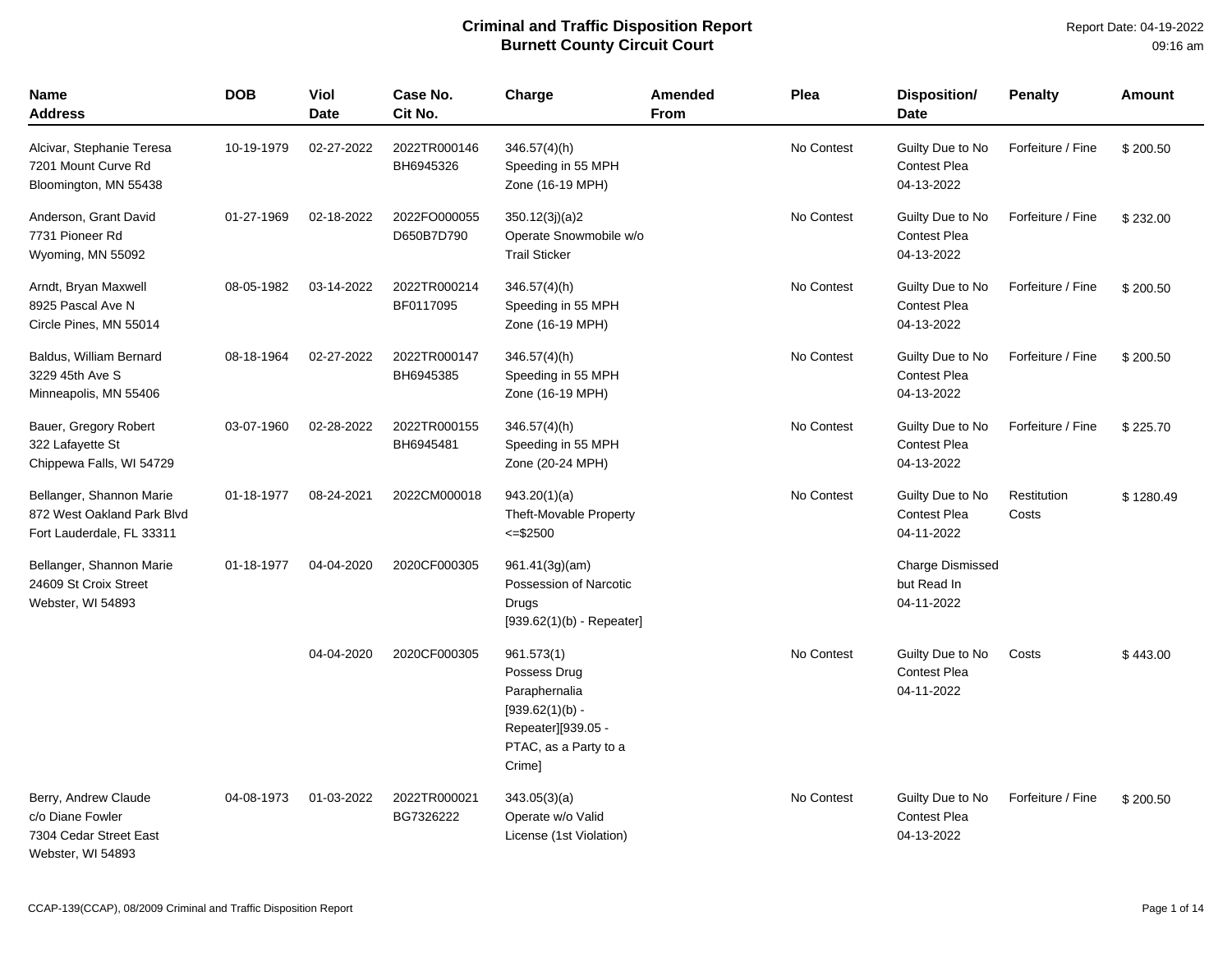| <b>Name</b><br><b>Address</b>                                                            | <b>DOB</b> | Viol<br><b>Date</b> | Case No.<br>Cit No.        | Charge                                                                                                            | Amended<br>From                        | Plea       | Disposition/<br><b>Date</b>                              | <b>Penalty</b>    | Amount   |
|------------------------------------------------------------------------------------------|------------|---------------------|----------------------------|-------------------------------------------------------------------------------------------------------------------|----------------------------------------|------------|----------------------------------------------------------|-------------------|----------|
| Braun, Paul Edward<br>c/o Racine County Jail<br>717 Wisconsin Avenue<br>Racine, WI 53403 | 11-03-1972 | 09-25-2020          | 2020CF000271               | 961.41(3g)(g)<br>Possession of<br>Methamphetamine<br>[939.05 - Party to a<br>Crime]                               | Possess w/<br>Intent-Amphetamine(<=3g) | Guilty     | Guilty Due to Guilty Local Jail<br>Plea<br>07-28-2021    |                   | \$518.00 |
|                                                                                          |            | 09-25-2020          | 2020CF000271               | 961.41(3g)(g)<br>Possession of<br>Methamphetamine<br>[939.05 - PTAC, as a<br>Party to a Crime]                    |                                        | Not Guilty | <b>Charge Dismissed</b><br>but Read In<br>07-28-2021     |                   |          |
|                                                                                          |            | 09-25-2020          | 2020CF000271               | 961.573(1)<br>Possess Drug<br>Paraphernalia<br>[939.05 - PTAC, as a<br>Party to a Crime]                          |                                        | Not Guilty | <b>Charge Dismissed</b><br>but Read In<br>07-28-2021     |                   |          |
|                                                                                          |            | 09-25-2020          | 2020CF000271               | 961.573(1)<br>Possess Drug<br>Paraphernalia<br>[939.05 - PTAC, as a<br>Party to a Crime]                          |                                        | Not Guilty | Charge Dismissed<br>but Read In<br>07-28-2021            |                   |          |
| Brown, Andreka Dayton<br>222 W Benson Ave<br>Grantsburg, WI 54840                        | 06-12-1993 | 03-22-2022          | 2022FO000057<br>D65066DL4B | NR10.085(6)(a)<br>Fail to complete<br>registration as required<br>(bear, deer, sharp-tailed<br>grouse, or turkey) |                                        | No Contest | Guilty Due to No<br><b>Contest Plea</b><br>04-13-2022    | Forfeiture / Fine | \$343.50 |
| Carlson, Tyler J.<br>109 Lee Street<br>Forest Lake, MN 55025                             | 04-28-1966 | 01-09-2008          | 2008CM000021               | 946.49(1)(a)<br>Bail<br>Jumping-Misdemeanor                                                                       |                                        |            | Dismissed on<br><b>Prosecutor's Motion</b><br>04-11-2022 |                   |          |
| Carlson, Tyler J.<br>109 Lee Street<br>Forest Lake, MN 55025                             | 04-28-1966 | 11-12-2007          | 2007CM000477               | 961.41(3g)(e)<br>Possession of THC                                                                                |                                        |            | Dismissed on<br>Prosecutor's Motion<br>04-11-2022        |                   |          |
|                                                                                          |            | 11-12-2007          | 2007CM000477               | 961.573(1)<br>Possess Drug<br>Paraphernalia                                                                       |                                        |            | Dismissed on<br>Prosecutor's Motion<br>04-11-2022        |                   |          |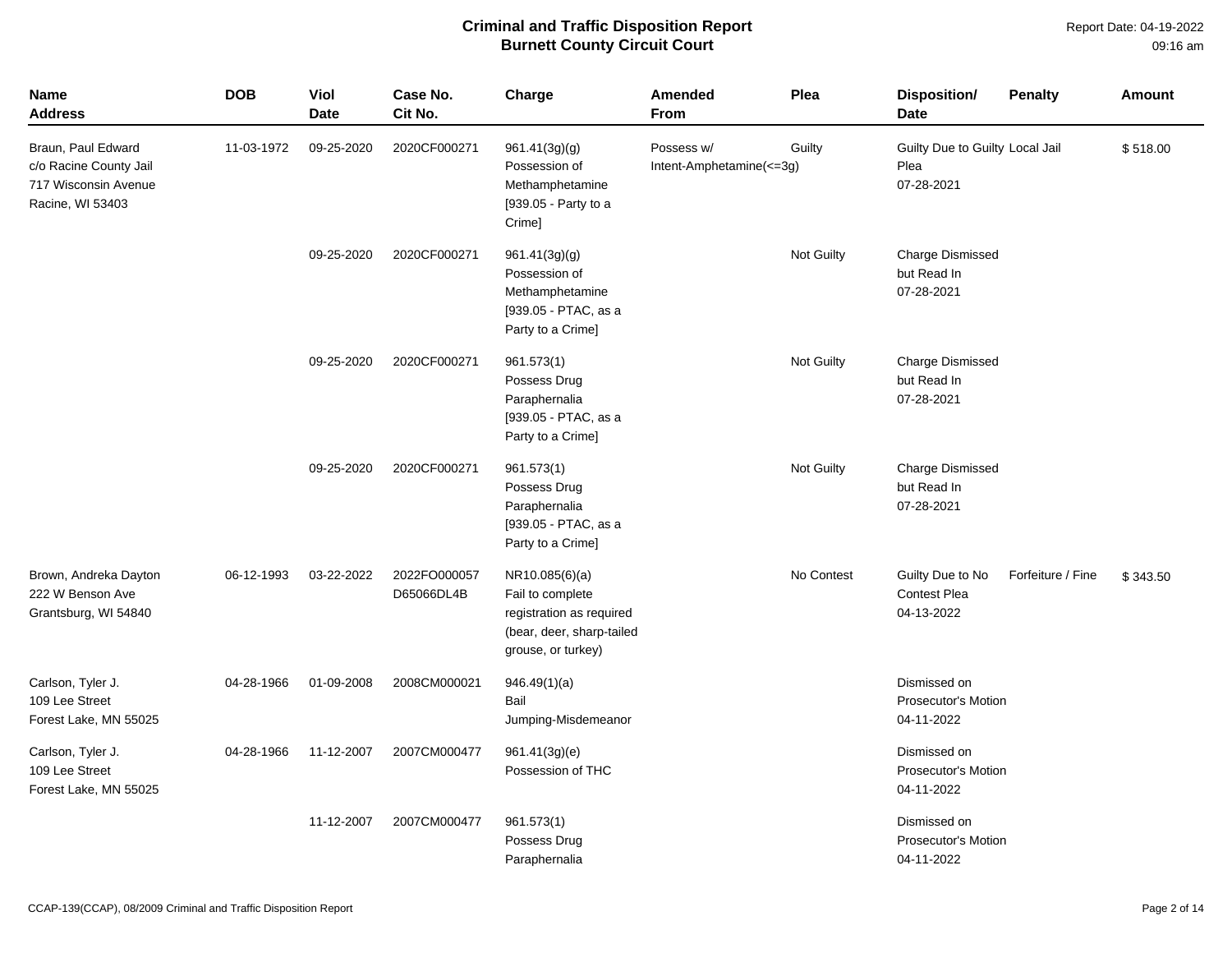| Name<br>Address                                                            | <b>DOB</b> | <b>Viol</b><br><b>Date</b> | Case No.<br>Cit No.       | Charge                                                             | Amended<br><b>From</b> | Plea              | <b>Disposition/</b><br><b>Date</b>                        | <b>Penalty</b>                                                                   | <b>Amount</b> |
|----------------------------------------------------------------------------|------------|----------------------------|---------------------------|--------------------------------------------------------------------|------------------------|-------------------|-----------------------------------------------------------|----------------------------------------------------------------------------------|---------------|
| Closson, Cody James<br>27563 Jeffries Rd Apt 2<br>Webster, WI 54893        | 03-22-1989 | 02-06-2022                 | 2022TR000105<br>BG5450373 | 344.62(1)<br>Operating a motor vehicle<br>w/o insurance            |                        | No Contest        | Guilty Due to No<br><b>Contest Plea</b><br>04-13-2022     | Forfeiture / Fine                                                                | \$200.50      |
| Conroy, Patrick Jameson<br>6585 Promontory Drive<br>Eden Prairie, MN 55346 | 09-08-1975 | 10-16-2021                 | 2021TR000914<br>BH0029293 | 346.63(1)(b)<br>Operating $w/$ PAC $>=0.15$<br>(1st)               |                        | <b>Not Guilty</b> | Charge<br>Consolidated into<br>Another Case<br>04-14-2022 |                                                                                  |               |
| Conroy, Patrick Jameson<br>6585 Promontory Drive<br>Eden Prairie, MN 55346 | 09-08-1975 | 10-16-2021                 | 2021TR000781<br>BH0028674 | 346.63(1)(a)<br>OWI (1st)                                          |                        | No Contest        | Guilty Due to No<br><b>Contest Plea</b><br>04-14-2022     | Forfeiture / Fine<br><b>DOT License</b><br>Revoked<br>6 Months<br>Other Sentence | \$937.50      |
| Conroy, Patrick Jameson<br>6585 Promontory Drive<br>Eden Prairie, MN 55346 | 09-08-1975 | 10-16-2021                 | 2021TR000779<br>BH0028696 | $346.57(4)$ (h)<br>Speeding in 55 MPH<br>Zone (11-15 MPH)          |                        | <b>Not Guilty</b> | Dismissed on<br><b>Prosecutor's Motion</b><br>04-14-2022  |                                                                                  |               |
| Conroy, Patrick Jameson<br>6585 Promontory Drive<br>Eden Prairie, MN 55346 | 09-08-1975 | 10-16-2021                 | 2021TR000780<br>BH0028685 | 346.05(1)<br>Operating Left of Center                              |                        | <b>Not Guilty</b> | Dismissed on<br><b>Prosecutor's Motion</b><br>04-14-2022  |                                                                                  |               |
| Corbine, Shana Lee<br>24930 Eaglefeather Dr<br>Webster, WI 54893           | 06-17-1980 | 03-01-2022                 | 2022TR000292              | 343.44(1)(b)<br><b>Operating While Revoked</b><br>(Forfeiture 1st) |                        | No Contest        | Guilty Due to No<br><b>Contest Plea</b><br>04-13-2022     | Forfeiture / Fine                                                                | \$150.00      |
| Corbine, Shana Lee<br>510 Benson Street<br>Spooner, WI 54801               | 06-17-1980 | 03-01-2022                 | 2022CT000012              | 343.44(1)(b)<br><b>Operating While Revoked</b><br>(Forfeiture 1st) |                        |                   | Administrative<br>Disposition<br>04-13-2022               |                                                                                  |               |
| Crosby, Jacob William<br>3417 2nd St N<br>Saint Cloud, MN 56303            | 10-27-1982 | 04-02-2022                 | 2022CF000083              | 976.03<br>Extradition                                              |                        |                   | Extradited<br>04-12-2022                                  |                                                                                  |               |
| Dahlby, Jacob Jeffrey<br>N36812 Us Highway 53 121<br>Whitehall, WI 54773   | 10-19-1988 | 03-01-2022                 | 2022TR000168<br>BH6945551 | $346.57(4)$ (h)<br>Speeding in 55 MPH<br>Zone (20-24 MPH)          |                        | No Contest        | Guilty Due to No<br><b>Contest Plea</b><br>04-13-2022     | Forfeiture / Fine                                                                | \$225.70      |
| Davidson, Kari Lynn<br>30184 Fox Run Rd<br>Stacy, MN 55079                 | 01-13-1971 | 02-14-2001                 | 2001CM000155              | 943.24(1)<br>Issue of Worthless<br>Checks(<=\$1000)                |                        |                   | Dismissed on<br><b>Prosecutor's Motion</b><br>04-14-2022  |                                                                                  |               |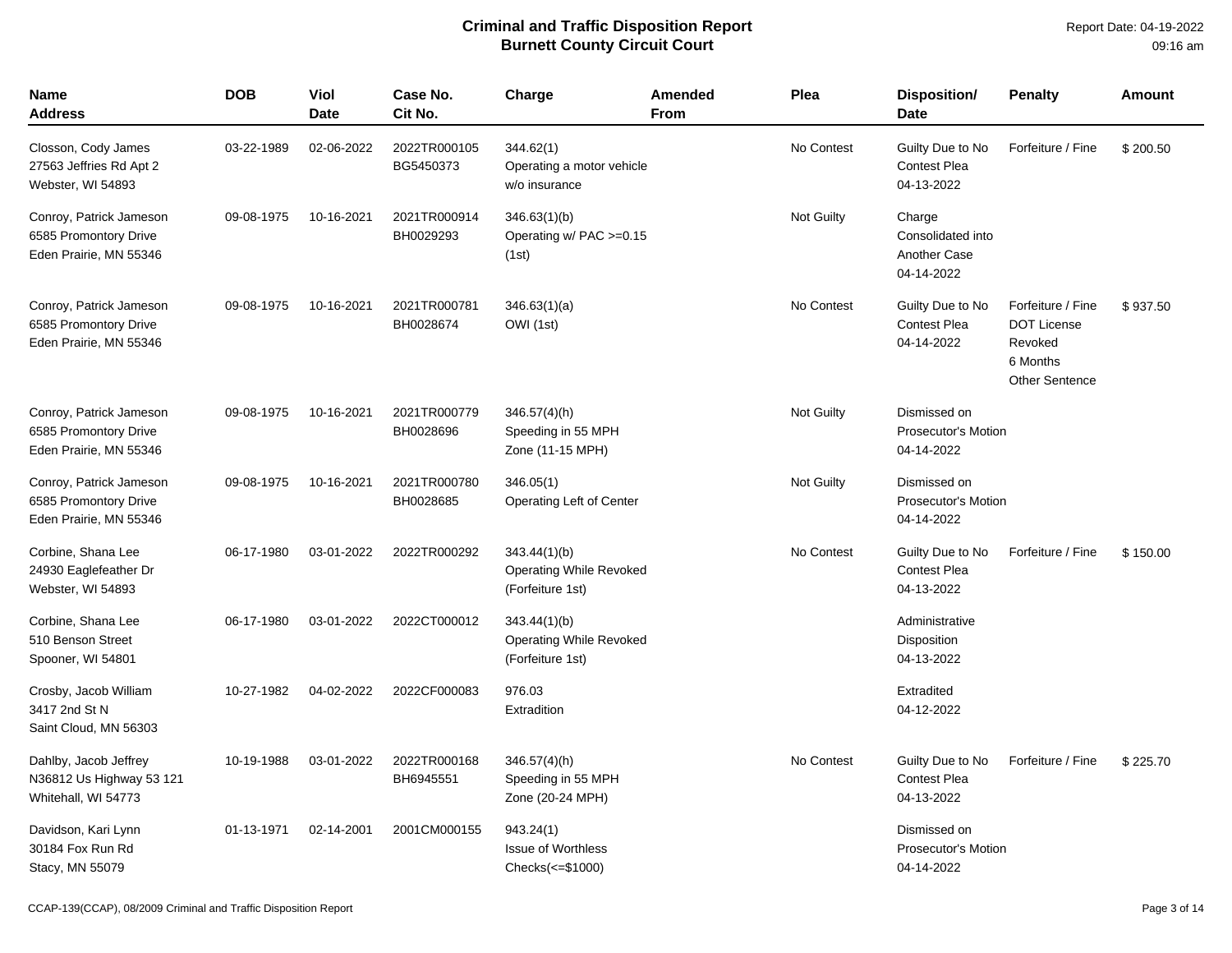Report Date: 04-19-2022 09:16 am

| <b>Name</b><br><b>Address</b>                                            | <b>DOB</b> | Viol<br><b>Date</b> | Case No.<br>Cit No.        | Charge                                                          | Amended<br><b>From</b> | Plea       | <b>Disposition/</b><br><b>Date</b>                       | <b>Penalty</b>    | <b>Amount</b> |
|--------------------------------------------------------------------------|------------|---------------------|----------------------------|-----------------------------------------------------------------|------------------------|------------|----------------------------------------------------------|-------------------|---------------|
|                                                                          |            | 02-14-2001          | 2001CM000155               | 943.24(1)<br><b>Issue of Worthless</b><br>$Checks(\leq=\$1000)$ |                        |            | Dismissed on<br><b>Prosecutor's Motion</b><br>04-14-2022 |                   |               |
|                                                                          |            | 02-14-2001          | 2001CM000155               | 943.24(1)<br>Issue of Worthless<br>$Checks(\leq=\$1000)$        |                        |            | Dismissed on<br><b>Prosecutor's Motion</b><br>04-14-2022 |                   |               |
|                                                                          |            | 02-14-2001          | 2001CM000155               | 943.24(1)<br><b>Issue of Worthless</b><br>Checks(<=\$1000)      |                        |            | Dismissed on<br><b>Prosecutor's Motion</b><br>04-14-2022 |                   |               |
|                                                                          |            | 02-14-2001          | 2001CM000155               | 943.24(1)<br><b>Issue of Worthless</b><br>$Checks(\leq=\$1000)$ |                        |            | Dismissed on<br><b>Prosecutor's Motion</b><br>04-14-2022 |                   |               |
| Delaney, Matthew Ryan<br>2126 Glenhurst Rd<br>Saint Louis Park, MN 55416 | 04-20-1990 | 02-27-2022          | 2022TR000143<br>BH6945374  | 346.57(4)(h)<br>Speeding in 55 MPH<br>Zone (20-24 MPH)          |                        | No Contest | Guilty Due to No<br><b>Contest Plea</b><br>04-13-2022    | Forfeiture / Fine | \$225.70      |
| Dewitt, Celeste Zone Rose<br>7730 Tewalt Rd<br>Siren, WI 54872           | 08-20-1961 | 02-05-2022          | 2022FO000039<br>305174SFBX | NR64.03(5)<br>ATV-Fail to Transfer<br>Registration              |                        | No Contest | Guilty Due to No<br>Contest Plea<br>04-13-2022           | Forfeiture / Fine | \$232.00      |
| Dingley, Brian Alan<br>6624 Humboldt Ave S<br>Richfield, MN 55423        | 09-20-1959 | 02-28-2022          | 2022TR000154<br>BH6945470  | 346.57(4)(h)<br>Speeding in 55 MPH<br>Zone (20-24 MPH)          |                        | No Contest | Guilty Due to No<br><b>Contest Plea</b><br>04-13-2022    | Forfeiture / Fine | \$225.70      |
| Dunbar, David Paul<br>3045 Fountain Way<br>Shakopee, MN 55379            | 03-07-1965 | 02-27-2022          | 2022TR000139<br>BH6945396  | 346.57(4)(h)<br>Speeding in 55 MPH<br>Zone (16-19 MPH)          |                        | No Contest | Guilty Due to No<br><b>Contest Plea</b><br>04-13-2022    | Forfeiture / Fine | \$200.50      |
| Duran, Rhonda Sue<br>PO Box 2440<br>Browning, MT 59417                   | 03-06-1967 | 08-01-2013          | 2013CM000298               | 943.20(1)(a)<br>Theft-Movable Property<br>$\leq$ \$2500         |                        | Not Guilty | Dismissed on<br><b>Prosecutor's Motion</b><br>04-11-2022 |                   |               |
|                                                                          |            | 08-01-2013          | 2013CM000298               | 943.41(5)(a)<br><b>Credit Card-Fraudulent</b><br>Use (<=\$2500) |                        | Not Guilty | Dismissed on<br><b>Prosecutor's Motion</b><br>04-11-2022 |                   |               |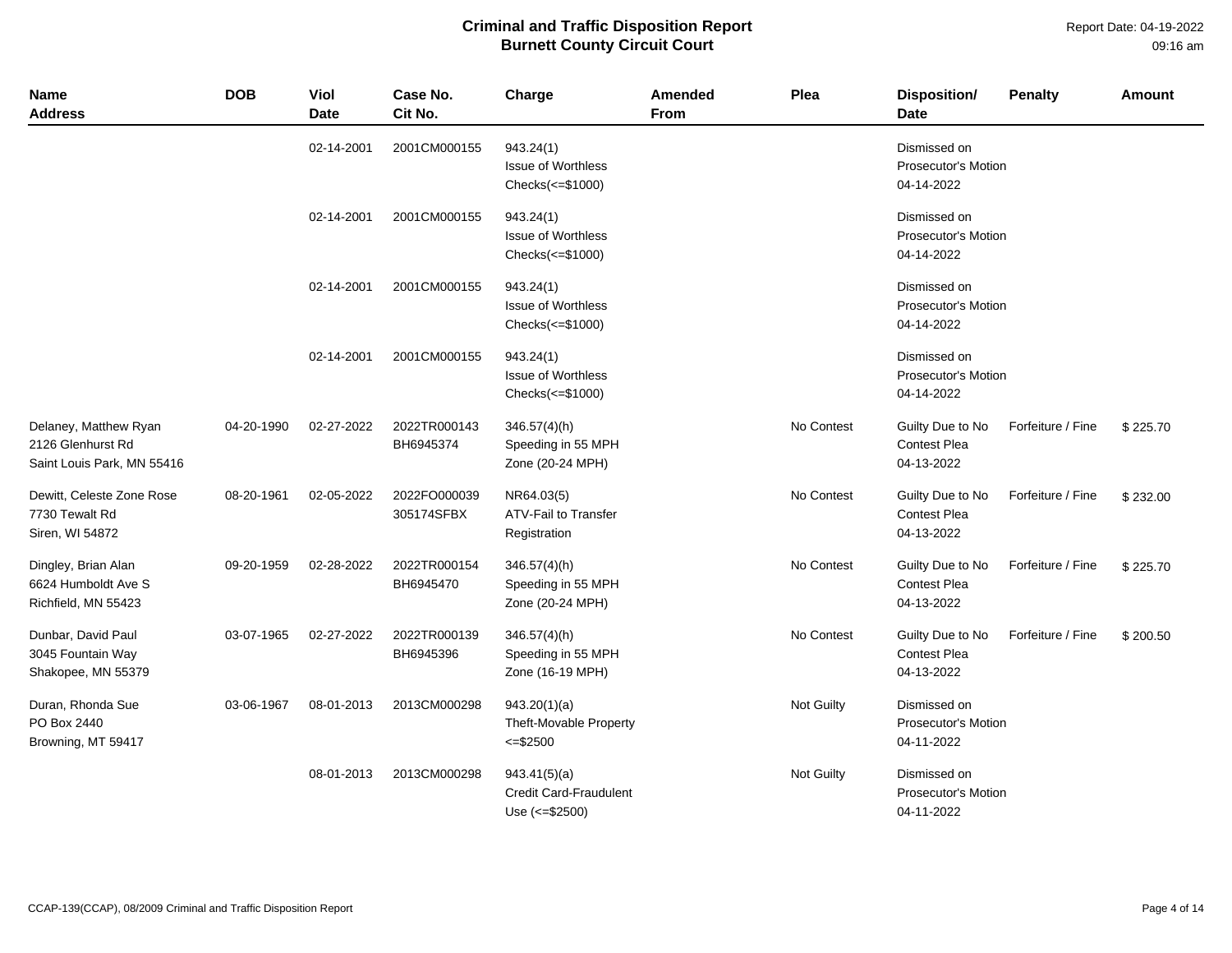| <b>Name</b><br>Address                                                     | <b>DOB</b> | Viol<br><b>Date</b> | Case No.<br>Cit No.       | Charge                                                                                                              | Amended<br>From | Plea       | <b>Disposition/</b><br><b>Date</b>                        | <b>Penalty</b>                                                                          | Amount   |
|----------------------------------------------------------------------------|------------|---------------------|---------------------------|---------------------------------------------------------------------------------------------------------------------|-----------------|------------|-----------------------------------------------------------|-----------------------------------------------------------------------------------------|----------|
| Duran, Rhonda Sue<br>PO Box 2440<br>Browning, MT 59417                     | 03-06-1967 | 12-11-2013          | 2014CM000035              | 813.123(10)<br>Violation of Individual at<br>Risk Restraining Order or<br>Injunction                                |                 |            | Dismissed on<br><b>Prosecutor's Motion</b><br>04-11-2022  |                                                                                         |          |
|                                                                            |            | 12-11-2013          | 2014CM000035              | 946.49(1)(a)<br>Bail<br>Jumping-Misdemeanor                                                                         |                 |            | Dismissed on<br>Prosecutor's Motion<br>04-11-2022         |                                                                                         |          |
| Duran, Rhonda Sue<br>PO Box 2440<br>Browning, MT 59417                     | 03-06-1967 | 11-13-2013          | 2014CM000026              | 940.285(2)(a)2<br>Recklessly Subject an<br>Individual at Risk to<br>Abuse - Cause or Likely<br>to Cause Bodily Harm |                 |            | Dismissed on<br><b>Prosecutor's Motion</b><br>04-11-2022  |                                                                                         |          |
| Duran, Rhonda Sue<br>PO Box 2440<br>Browning, MT 59417                     | 03-06-1967 | 08-19-2013          | 2013CM000314              | 940.19(1)<br><b>Battery</b>                                                                                         |                 | Not Guilty | Dismissed on<br><b>Prosecutor's Motion</b><br>04-11-2022  |                                                                                         |          |
| Elness, Michael Dwight<br>6355 Red Fox Rd<br>Lino Lakes, MN 55014          | 04-06-1968 | 02-27-2022          | 2022TR000144<br>BH6945330 | $346.57(4)$ (h)<br>Speeding in 55 MPH<br>Zone (11-15 MPH)                                                           |                 | No Contest | Guilty Due to No<br><b>Contest Plea</b><br>04-13-2022     | Forfeiture / Fine                                                                       | \$175.30 |
| Erickson, Raven Mika-Marie<br>22800 Carey Nater Rd<br>Grantsburg, WI 54840 | 12-05-2001 | 01-16-2022          | 2022TR000057<br>BF0527343 | 346.63(1)(b)<br>Operating w/ PAC<br>$>=0.08, <0.15$ (1st)                                                           |                 | No Contest | Guilty Due to No<br><b>Contest Plea</b><br>04-13-2022     | Forfeiture / Fine<br><b>DOT License</b><br>Revoked<br>6 Months<br><b>Other Sentence</b> | \$937.50 |
| Erickson, Raven Mika-Marie<br>22800 Carey Nater Rd<br>Grantsburg, WI 54840 | 12-05-2001 | 01-16-2022          | 2022FO000046              | BC961.41(3g)(e)<br>Possession of Marijuana                                                                          |                 |            | <b>Charge Dismissed</b><br>but Read In<br>04-13-2022      |                                                                                         |          |
|                                                                            |            | 01-16-2022          | 2022FO000046              | BC961.573(1)<br>Possess Drug<br>Paraphernalia                                                                       |                 | No Contest | Guilty Due to No<br><b>Contest Plea</b><br>04-13-2022     | Forfeiture / Fine                                                                       | \$263.50 |
| Erickson, Raven Mika-Marie<br>22800 Carey Nater Rd<br>Grantsburg, WI 54840 | 12-05-2001 | 01-16-2022          | 2022TR000056<br>BF0527332 | 346.63(1)(a)<br>OWI (1st)                                                                                           |                 |            | Charge<br>Consolidated into<br>Another Case<br>04-13-2022 |                                                                                         |          |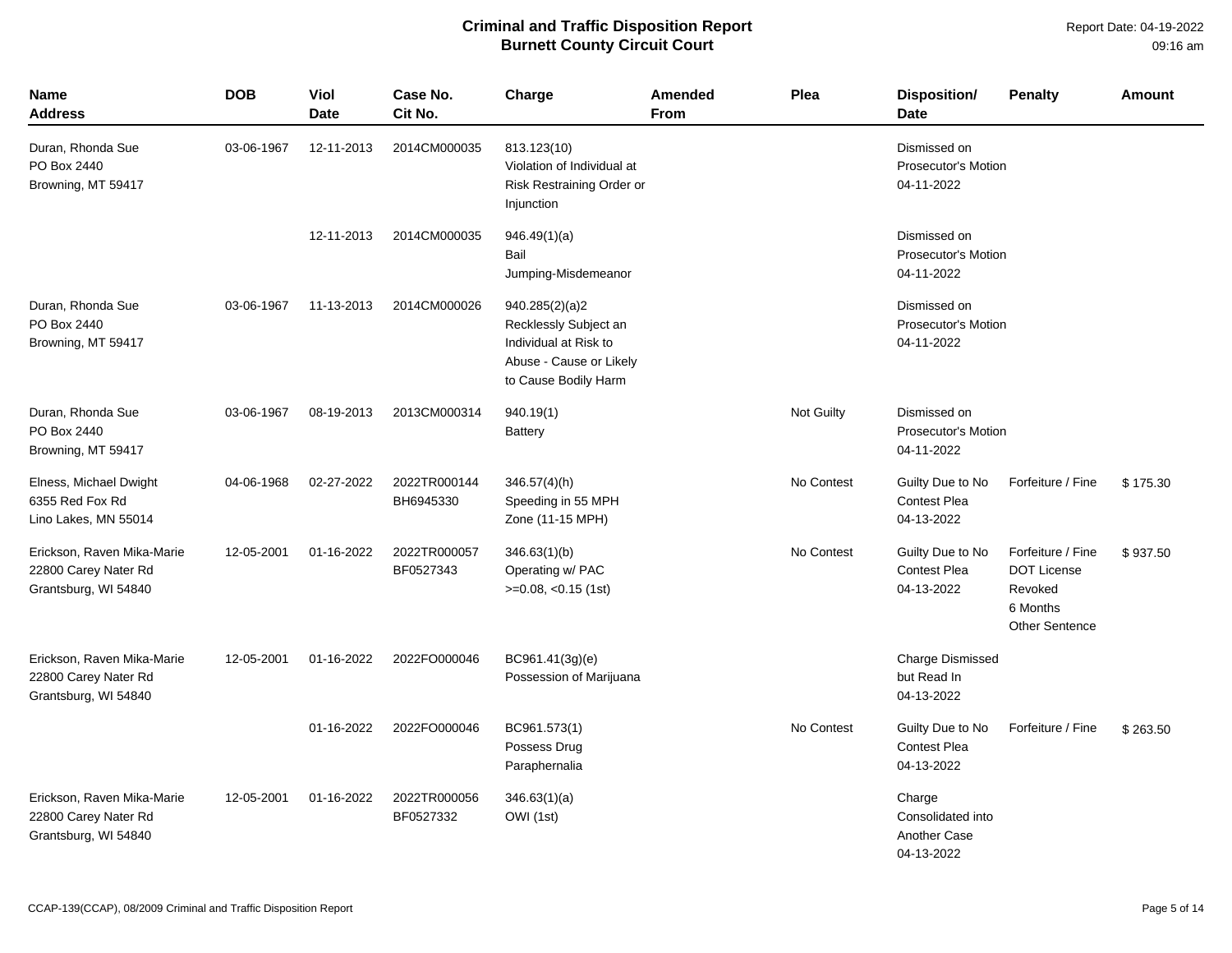| Name<br>Address                                                            | <b>DOB</b> | Viol<br><b>Date</b> | Case No.<br>Cit No.       | Charge                                                          | Amended<br><b>From</b> | Plea       | <b>Disposition/</b><br><b>Date</b>                    | <b>Penalty</b>    | Amount   |
|----------------------------------------------------------------------------|------------|---------------------|---------------------------|-----------------------------------------------------------------|------------------------|------------|-------------------------------------------------------|-------------------|----------|
| Foster, Randy Ronald Carlton<br>11 W Humbird St # B<br>Rice Lake, WI 54868 | 12-16-1981 | 02-03-2022          | 2022TR000102<br>BG7326336 | 343.44(1)(a)<br><b>Operating While</b><br>Suspended             |                        | No Contest | Guilty Due to No<br><b>Contest Plea</b><br>04-13-2022 | Forfeiture / Fine | \$200.50 |
| Fowler, Diane S<br>7304 Cedar St E<br>Webster, WI 54893                    | 11-27-1963 | 01-03-2022          | 2022TR000020<br>BG7326233 | 346.935(2)<br>Possess Open<br>Intoxicants in<br>MV-Passenger    |                        | No Contest | Guilty Due to No<br><b>Contest Plea</b><br>04-13-2022 | Forfeiture / Fine | \$200.50 |
| Friel, Jason Wayne<br>7051 State Road 70<br>Webster, WI 54893              | 10-12-1991 | 03-01-2022          | 2022TR000157<br>BH6945503 | 346.57(4)(h)<br>Speeding in 55 MPH<br>Zone (16-19 MPH)          |                        | No Contest | Guilty Due to No<br><b>Contest Plea</b><br>04-13-2022 | Forfeiture / Fine | \$200.50 |
| Friel, Jason Wayne<br>7051 State Road 70<br>Webster, WI 54893              | 10-12-1991 | 03-01-2022          | 2022TR000156<br>BH6945514 | 347.48(2m)(b)<br>Vehicle Operator<br><b>Fail/Wear Seat Belt</b> |                        | No Contest | Guilty Due to No<br>Contest Plea<br>04-13-2022        | Forfeiture / Fine | \$10.00  |
| Gardeen, Daniel John<br>4441 Vincent Ave S #2<br>Minneapolis, MN 55410     | 11-27-1987 | 02-27-2022          | 2022TR000138<br>BH6945400 | 346.57(4)(h)<br>Speeding in 55 MPH<br>Zone (16-19 MPH)          |                        | No Contest | Guilty Due to No<br>Contest Plea<br>04-13-2022        | Forfeiture / Fine | \$200.50 |
| Hamblin, Alayna Brooke<br>4731 W 129th St<br>Savage, MN 55378              | 06-29-1999 | 02-28-2022          | 2022TR000150<br>BH6945433 | $346.57(4)$ (h)<br>Speeding in 55 MPH<br>Zone (16-19 MPH)       |                        | No Contest | Guilty Due to No<br>Contest Plea<br>04-13-2022        | Forfeiture / Fine | \$200.50 |
| Harmon, Mckenzie Rose<br>316 E Slocumb St<br>Rice Lake, WI 54868           | 05-19-2002 | 01-25-2022          | 2022TR000090<br>BG7281455 | 344.62(1)<br>Operating a motor vehicle<br>w/o insurance         |                        | No Contest | Guilty Due to No<br><b>Contest Plea</b><br>04-13-2022 | Forfeiture / Fine | \$200.50 |
| Harmon, Mckenzie Rose<br>316 E Slocumb St<br>Rice Lake, WI 54868           | 05-19-2002 | 01-25-2022          | 2022TR000091<br>BG7281444 | 346.89(1)<br>Inattentive Driving                                |                        | No Contest | Guilty Due to No<br>Contest Plea<br>04-13-2022        | Forfeiture / Fine | \$187.90 |
| Harmon, Mckenzie Rose<br>316 E Slocumb St<br>Rice Lake, WI 54868           | 05-19-2002 | 01-25-2022          | 2022TR000092<br>BG7281433 | 346.14(1m)<br>Automobile Following Too<br>Closely               |                        | No Contest | Guilty Due to No<br><b>Contest Plea</b><br>04-13-2022 | Forfeiture / Fine | \$200.50 |
| Harnden, Sharon Ann<br>20 2nd St Ne Unit 804<br>Minneapolis, MN 55413      | 07-24-1947 | 03-01-2022          | 2022TR000169<br>BH6945573 | $346.57(4)$ (h)<br>Speeding in 55 MPH<br>Zone (20-24 MPH)       |                        | No Contest | Guilty Due to No<br><b>Contest Plea</b><br>04-13-2022 | Forfeiture / Fine | \$225.70 |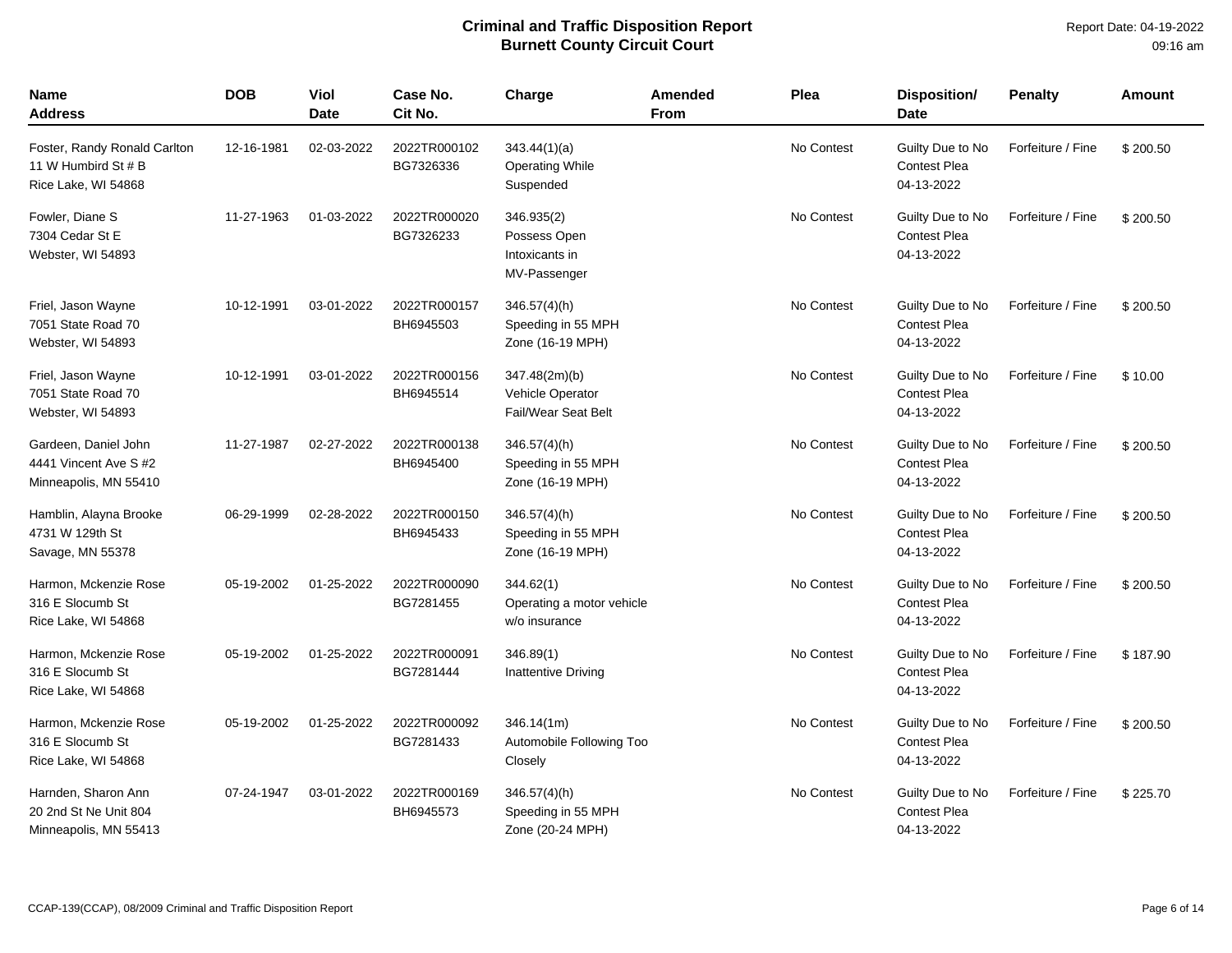| Name<br><b>Address</b>                                               | <b>DOB</b> | Viol<br><b>Date</b> | Case No.<br>Cit No.        | Charge                                                                                 | Amended<br><b>From</b> | Plea       | <b>Disposition/</b><br>Date                                  | <b>Penalty</b>    | <b>Amount</b> |
|----------------------------------------------------------------------|------------|---------------------|----------------------------|----------------------------------------------------------------------------------------|------------------------|------------|--------------------------------------------------------------|-------------------|---------------|
| Heier, Ashton James<br>30230 S Glass St<br>Danbury, WI 54830         | 08-04-2005 | 02-21-2022          | 2022TR000134<br>BG7327213  | 343.05(3)(a)<br>Operate w/o Valid<br>License (1st Violation)                           |                        | No Contest | Guilty Due to No<br><b>Contest Plea</b><br>04-13-2022        | Forfeiture / Fine | \$200.50      |
| Heier, Ashton James<br>30230 S Glass St<br>Danbury, WI 54830         | 08-04-2005 | 02-21-2022          | 2022TR000133<br>BG7327224  | 344.62(1)<br>Operating a motor vehicle<br>w/o insurance                                |                        | No Contest | Guilty Due to No<br><b>Contest Plea</b><br>04-13-2022        | Forfeiture / Fine | \$200.50      |
| Heier, Ashton James<br>30230 S Glass St<br>Danbury, WI 54830         | 08-04-2005 | 02-21-2022          | 2022TR000132<br>BG7327235  | 341.04(1)<br>Non-Registration of<br>Vehicle - Auto <10,000<br>Ibs                      |                        | No Contest | Guilty Due to No<br><b>Contest Plea</b><br>04-13-2022        | Forfeiture / Fine | \$175.30      |
| Helene, Jeffrey Allen<br>7362 County Rd B<br>Siren, WI 54872         | 09-01-1987 | 01-29-2022          | 2022TR000082<br>BH6700304  | 343.44(1)(a)<br><b>Operating While</b><br>Suspended                                    |                        | No Contest | Guilty Due to No<br><b>Contest Plea</b><br>04-13-2022        | Forfeiture / Fine | \$200.50      |
| Helene, Jade C<br>8653 Spangberg Rd<br>Webster, WI 54893             | 03-16-1983 | 03-11-2022          | 2022TR000192<br>BF0527380  | 343.44(1)(a)<br><b>Operating While</b><br>Suspended                                    |                        | No Contest | Guilty Due to No<br><b>Contest Plea</b><br>04-13-2022        | Forfeiture / Fine | \$200.50      |
| Henzlik, Brent Louis<br>30160 Akerson St<br>Lindstrom, MN 55045      | 05-20-2002 | 02-18-2022          | 2022FO000049<br>305174SFBW | 350.12(5)(a)<br>Fail/Attach Snowmobile<br>Registrat. Decal/Trail Use<br><b>Sticker</b> |                        | No Contest | Guilty Due to No<br><b>Contest Plea</b><br>04-13-2022        | Forfeiture / Fine | \$162.70      |
| Holden, Jerilyn Marie<br>1836 Em Stately St<br>Minneapolis, MN 55404 | 01-10-1970 | 03-01-2022          | 2022TR000170<br>BH6945562  | $346.57(4)$ (h)<br>Speeding in 55 MPH<br>Zone (20-24 MPH)                              |                        | No Contest | Guilty Due to No<br><b>Contest Plea</b><br>04-13-2022        | Forfeiture / Fine | \$225.70      |
| Hunter, Cheryl Ann<br>7531 Center St<br>Danbury, WI 54830            | 02-20-1963 | 02-28-2022          | 2022TR000162<br>BG5450480  | 344.62(1)<br>Operating a motor vehicle<br>w/o insurance                                |                        |            | <b>Charge Dismissed</b><br>but Read In<br>04-14-2022         |                   |               |
| Hunter, Cheryl Ann<br>PO Box 44<br>7531 Center St                    | 02-20-1963 | 08-06-2021          | 2021CF000265               | 961.41(3g)(g)<br>Possession of<br>Methamphetamine                                      |                        | Not Guilty | <b>Charge Dismissed</b><br>but Read In<br>04-14-2022         |                   |               |
| Danbury, WI 54830                                                    |            | 08-05-2021          | 2021CF000265               | 961.573(1)<br>Possess Drug<br>Paraphernalia                                            |                        | Guilty     | Guilty Due to Guilty Forfeiture / Fine<br>Plea<br>04-14-2022 | Costs             | \$500.00      |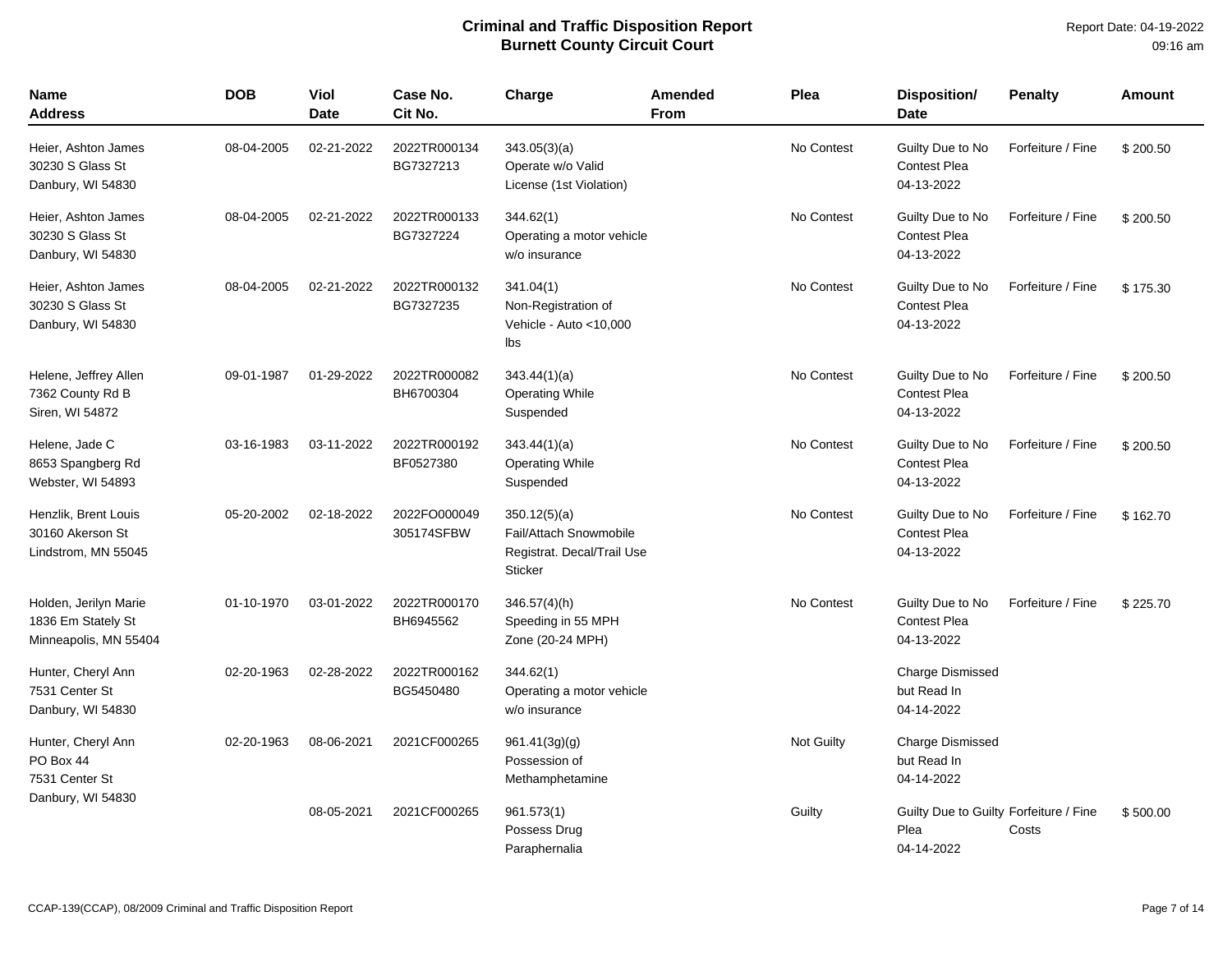| <b>Name</b><br><b>Address</b>                                                     | <b>DOB</b> | Viol<br><b>Date</b> | Case No.<br>Cit No.       | Charge                                                                                                | <b>Amended</b><br>From | Plea       | <b>Disposition/</b><br><b>Date</b>                       | <b>Penalty</b>                                 | <b>Amount</b> |
|-----------------------------------------------------------------------------------|------------|---------------------|---------------------------|-------------------------------------------------------------------------------------------------------|------------------------|------------|----------------------------------------------------------|------------------------------------------------|---------------|
| Hunter, Cheryl Ann<br>7531 Center St<br>Danbury, WI 54830                         | 02-20-1963 | 02-28-2022          | 2022TR000161<br>BG5450491 | 341.04(1)<br>Non-Registration of<br>Vehicle - Auto <10,000<br>lbs                                     |                        |            | <b>Charge Dismissed</b><br>but Read In<br>04-14-2022     |                                                |               |
| Jensen, Sheila Maureen<br>3875 119th Ave. N. W., Apt. 51<br>Coon Rapids, MN 55433 | 07-14-1961 | 09-25-2004          | 2005CM000418              | 943.24(1)<br><b>Issue of Worthless</b><br>$Checks(\leq$ \$2500)                                       |                        |            | Dismissed on<br>Prosecutor's Motion<br>04-11-2022        |                                                |               |
|                                                                                   |            | 09-26-2004          | 2005CM000418              | 943.24(1)<br><b>Issue of Worthless</b><br>Checks(<=\$2500)                                            |                        |            | Dismissed on<br>Prosecutor's Motion<br>04-11-2022        |                                                |               |
|                                                                                   |            | 09-26-2004          | 2005CM000418              | 943.24(1)<br><b>Issue of Worthless</b><br>Checks(<=\$2500)                                            |                        |            | Dismissed on<br>Prosecutor's Motion<br>04-11-2022        |                                                |               |
|                                                                                   |            | 09-26-2004          | 2005CM000418              | 943.24(1)<br><b>Issue of Worthless</b><br>Checks(<=\$2500)                                            |                        |            | Dismissed on<br><b>Prosecutor's Motion</b><br>04-11-2022 |                                                |               |
| Kersten, Rodney E<br>W6454 County Highway A<br>Minong, WI 54859                   | 12-02-1958 | 03-10-2022          | 2022TR000188<br>BH6700035 | 341.04(1)<br>Non-Registration of<br>Vehicle - Auto <10,000<br>lbs                                     |                        | No Contest | Guilty Due to No<br><b>Contest Plea</b><br>04-13-2022    | Forfeiture / Fine                              | \$175.30      |
| Kidder, Kaylea H<br>W9288 Valley View Rd<br>Shell Lake, WI 54871                  | 09-21-1996 | 02-17-2022          | 2022TR000115<br>BH6945223 | $346.57(4)$ (h)<br>Speeding in 55 MPH<br>Zone (16-19 MPH)                                             |                        | No Contest | Guilty Due to No<br><b>Contest Plea</b><br>04-13-2022    | Forfeiture / Fine                              | \$200.50      |
| Laduke, Justin James<br>7356 Fir St E<br>Webster, WI 54893                        | 01-03-1992 | 11-30-2020          | 2021CF000143              | 961.41(1)(e)1<br>Manuf/Deliver<br>Amphetamine(<=3g)<br>[939.05 - PTAC, as a<br>Party to a Crime]      |                        | No Contest | Guilty Due to No<br><b>Contest Plea</b><br>10-18-2021    | <b>State Prison</b><br>Extended<br>Supervision | \$518.00      |
| Laduke, Justin James<br>7356 Fir St E<br>Webster, WI 54893                        | 01-03-1992 | 02-16-2021          | 2021CF000069              | 961.41(1m)(e)2<br>Possess w/<br>Intent-Amphetamine(>3-10<br>[939.05 - PTAC, as a<br>Party to a Crime] |                        | No Contest | Guilty Due to No<br><b>Contest Plea</b><br>10-18-2021    | <b>State Prison</b><br>Extended<br>Supervision | \$518.00      |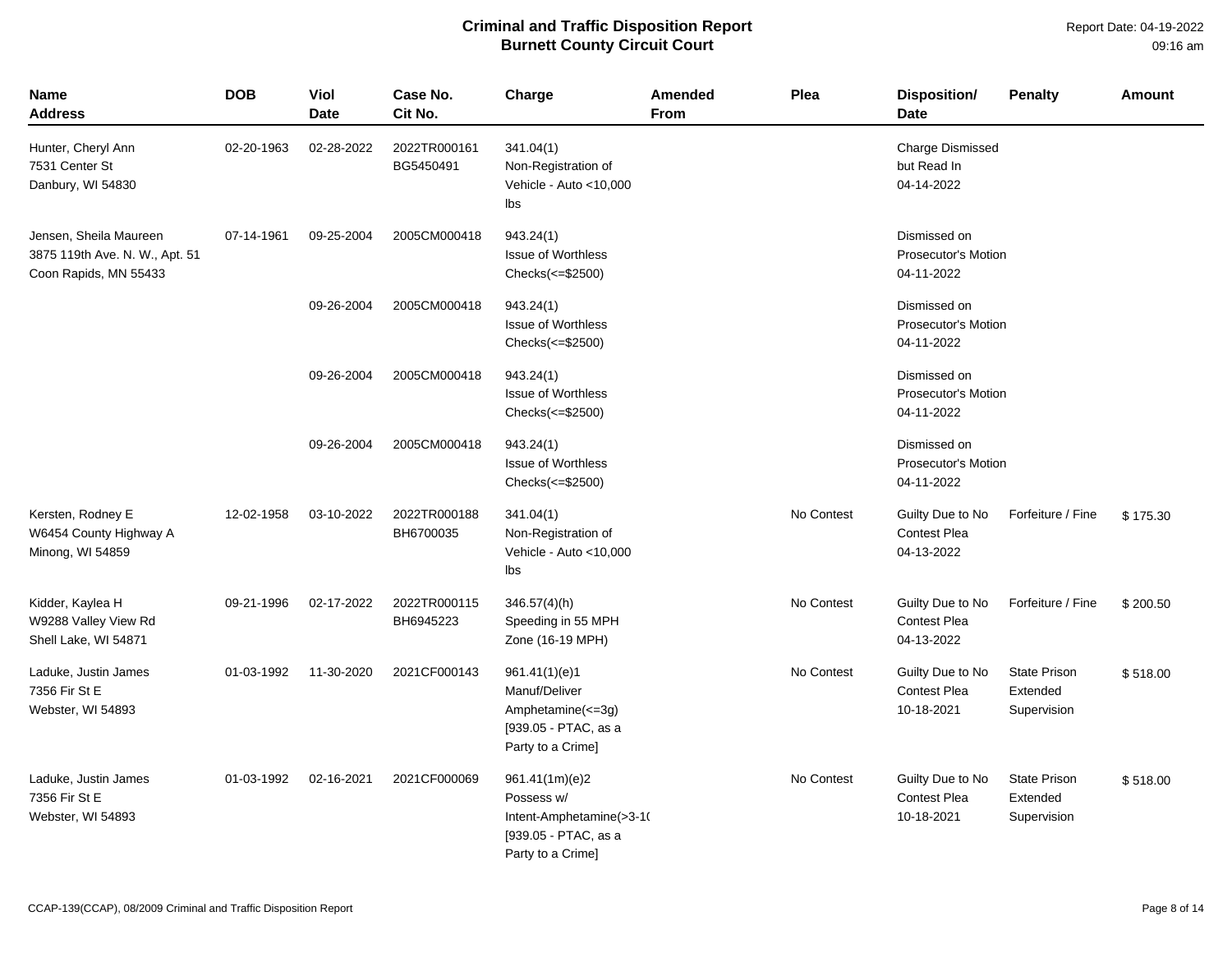| Name<br><b>Address</b>                                           | <b>DOB</b> | Viol<br><b>Date</b> | Case No.<br>Cit No.        | Charge                                                                                   | <b>Amended</b><br>From               | Plea       | <b>Disposition/</b><br><b>Date</b>                    | <b>Penalty</b>                                 | <b>Amount</b> |
|------------------------------------------------------------------|------------|---------------------|----------------------------|------------------------------------------------------------------------------------------|--------------------------------------|------------|-------------------------------------------------------|------------------------------------------------|---------------|
|                                                                  |            | 02-16-2021          | 2021CF000069               | 940.45(3)<br>Intimidate<br>Victim/Threaten Force,<br>etc.                                |                                      | No Contest | Guilty Due to No<br><b>Contest Plea</b><br>10-18-2021 | <b>State Prison</b><br>Extended<br>Supervision | \$518.00      |
|                                                                  |            | 02-16-2021          | 2021CF000069<br>3080H6RP55 | 961.573(1)<br>Possess Drug<br>Paraphernalia<br>[939.05 - PTAC, as a<br>Party to a Crime] |                                      | Not Guilty | Charge Dismissed<br>but Read In<br>10-18-2021         |                                                |               |
|                                                                  |            | 02-16-2021          | 2021CF000069               | 946.49(1)(a)<br>Bail<br>Jumping-Misdemeanor                                              |                                      | Not Guilty | Charge Dismissed<br>but Read In<br>10-18-2021         |                                                |               |
|                                                                  |            | 02-16-2021          | 2021CF000069               | 946.49(1)(a)<br>Bail<br>Jumping-Misdemeanor                                              |                                      | Not Guilty | Charge Dismissed<br>but Read In<br>10-18-2021         |                                                |               |
|                                                                  |            | 02-16-2021          | 2021CF000069               | 946.49(1)(a)<br>Bail<br>Jumping-Misdemeanor                                              |                                      | Not Guilty | Charge Dismissed<br>but Read In<br>10-18-2021         |                                                |               |
| Lasarge, Denise Jean<br>24750 Angeline Ave<br>Webster, WI 54893  | 05-16-1958 | 03-01-2022          | 2022TR000171<br>BD6248196  | 343.45(2)<br><b>Permit Unauthorized</b><br>Person to Drive                               |                                      | No Contest | Guilty Due to No<br><b>Contest Plea</b><br>04-13-2022 | Forfeiture / Fine                              | \$200.50      |
| Lindemann, Gage Dylan<br>24809 Angeline Ave<br>Webster, WI 54893 | 06-30-1994 | 03-07-2022          | 2022TR000187<br>BH6700315  | 343.44(1)(a)<br><b>Operating While</b><br>Suspended                                      |                                      | No Contest | Guilty Due to No<br><b>Contest Plea</b><br>04-13-2022 | Forfeiture / Fine                              | \$200.50      |
| Martini, Keith Alvin<br>26175 County Road H<br>Spooner, WI 54801 | 02-13-1954 | 02-11-2022          | 2022TR000110<br>BG7325076  | 346.16(2)(ar)<br>Operate Utility Vehicle on Way<br>Prohibited Highway                    | Failure to Yield Right of No Contest |            | Guilty Due to No<br>Contest Plea<br>04-13-2022        | Forfeiture / Fine                              | \$200.50      |
| Maslow, Bradley James<br>6576 Lynch Bridge Rd<br>Siren, WI 54872 | 08-31-1992 | 02-07-2022          | 2022FO000040<br>305174SFBZ | 350.12(5)(a)<br>Fail/Attach Snowmobile<br>Registrat. Decal/Trail Use<br>Sticker          |                                      | No Contest | Guilty Due to No<br><b>Contest Plea</b><br>04-13-2022 | Forfeiture / Fine                              | \$162.70      |
| Meister, Kevin C<br>3386 Vaughn Park Rd<br>Danbury, WI 54830     | 08-13-2003 | 05-13-2021          | 2021CT000038<br>BF0115275  | 343.05(3)(a)<br>Operate w/o Valid<br>License (2nd w/in 3 yrs)                            |                                      | Not Guilty | Dismissed on<br>Prosecutor's Motion<br>04-14-2022     |                                                |               |

CCAP-139(CCAP), 08/2009 Criminal and Traffic Disposition Report **Page 9 of 14** and Traffic Disposition Report Page 9 of 14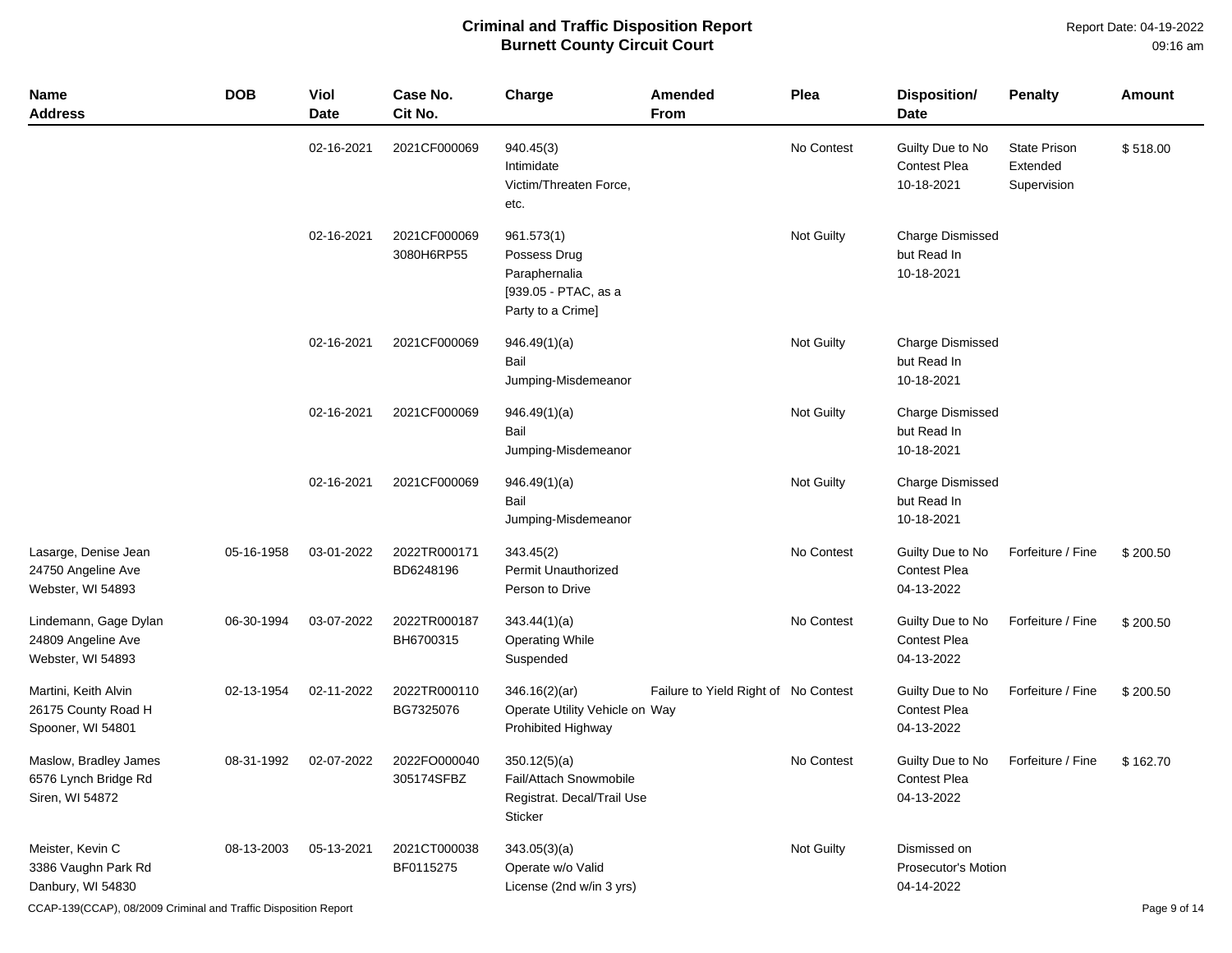| Name<br>Address                                                          | <b>DOB</b> | <b>Viol</b><br><b>Date</b> | Case No.<br>Cit No.        | Charge                                                            | Amended<br><b>From</b> | Plea       | <b>Disposition/</b><br><b>Date</b>                       | <b>Penalty</b>    | Amount   |
|--------------------------------------------------------------------------|------------|----------------------------|----------------------------|-------------------------------------------------------------------|------------------------|------------|----------------------------------------------------------|-------------------|----------|
| Mike, Sewella Monique<br>1514 Logan Ave N<br>Minneapolis, MN 55411       | 05-12-1971 | 01-17-2022                 | 2022CM000026<br>3080H6RPB5 | BC961.41(3g)<br>Possession of THC                                 | Possession of THC      | No Contest | Guilty Due to No<br><b>Contest Plea</b><br>04-14-2022    | Forfeiture / Fine | \$330.50 |
|                                                                          |            | 01-17-2022                 | 2022CM000026<br>3080H6RPB4 | 961.573(1)<br>Possess Drug<br>Paraphernalia                       |                        | Not Guilty | Dismissed on<br><b>Prosecutor's Motion</b><br>04-14-2022 |                   |          |
| Mulroy, Heidi Renae<br>24876 Yourchuck Ln<br>Siren, WI 54872             | 12-17-1977 | 02-16-2022                 | 2022TR000112<br>BH6945212  | 343.44(1)(a)<br><b>Operating While</b><br>Suspended               |                        | No Contest | Guilty Due to No<br><b>Contest Plea</b><br>04-13-2022    | Forfeiture / Fine | \$200.50 |
| Murphy, Robert Michael<br>2848 Sunset Boulevard<br>Minneapolis, MN 55416 | 01-07-1961 | 02-27-2022                 | 2022TR000145<br>BH6945411  | $346.57(4)$ (h)<br>Speeding in 55 MPH<br>Zone (20-24 MPH)         |                        | No Contest | Guilty Due to No<br><b>Contest Plea</b><br>04-13-2022    | Forfeiture / Fine | \$225.70 |
| Mussehl, John James<br>PO Box 12<br>Grasston, MN 55030                   | 02-08-1963 | 03-10-2022                 | 2022FO000058               | BC961.573(1)<br>Possess Drug<br>Paraphernalia                     |                        | No Contest | Guilty Due to No<br><b>Contest Plea</b><br>04-13-2022    | Forfeiture / Fine | \$263.50 |
| Nerby, Adam John<br>1690 County Road K<br>New Richmond, WI 54017         | 11-04-1982 | 02-05-2022                 | 2022FO000041<br>305174SFBV | 23.33(5)(am)1<br>UTV-Underage<br>Operation[Party to<br>Violation] |                        | No Contest | Guilty Due to No<br><b>Contest Plea</b><br>04-13-2022    | Forfeiture / Fine | \$150.10 |
| Nimmo, Brittney Marie<br>23690 State Road 35<br>Siren, WI 54872          | 06-02-2002 | 02-16-2022                 | 2022TR000113<br>BH6945190  | 347.48(2m)(d)<br>Vehicle Passenger Fail to<br>Wear Seat Belt      |                        | No Contest | Guilty Due to No<br><b>Contest Plea</b><br>04-13-2022    | Forfeiture / Fine | \$10.00  |
| Peterson, Crispin Joseph<br>144 22nd Ave<br>Comstock, WI 54826           | 11-06-1999 | 03-01-2022                 | 2022TR000166<br>BH6945536  | $346.57(4)$ (h)<br>Speeding in 55 MPH<br>Zone (16-19 MPH)         |                        | No Contest | Guilty Due to No<br><b>Contest Plea</b><br>04-13-2022    | Forfeiture / Fine | \$200.50 |
| Plan, Joshua Boe<br>PO Box 15<br>Rosemount, MN 55068                     | 03-09-1981 | 02-28-2022                 | 2022TR000153<br>BH6945466  | $346.57(4)$ (h)<br>Speeding in 55 MPH<br>Zone (16-19 MPH)         |                        | No Contest | Guilty Due to No<br><b>Contest Plea</b><br>04-13-2022    | Forfeiture / Fine | \$200.50 |
| Plante, Linda Elaine<br>PO Box 558<br>Hayward, WI 54843                  | 06-11-1946 | 03-08-2022                 | 2022TR000179<br>BH4753405  | $346.57(4)$ (h)<br>Speeding/55 MPH Zone<br>(11-15 MPH)-Work       |                        | No Contest | Guilty Due to No<br><b>Contest Plea</b><br>04-13-2022    | Forfeiture / Fine | \$213.10 |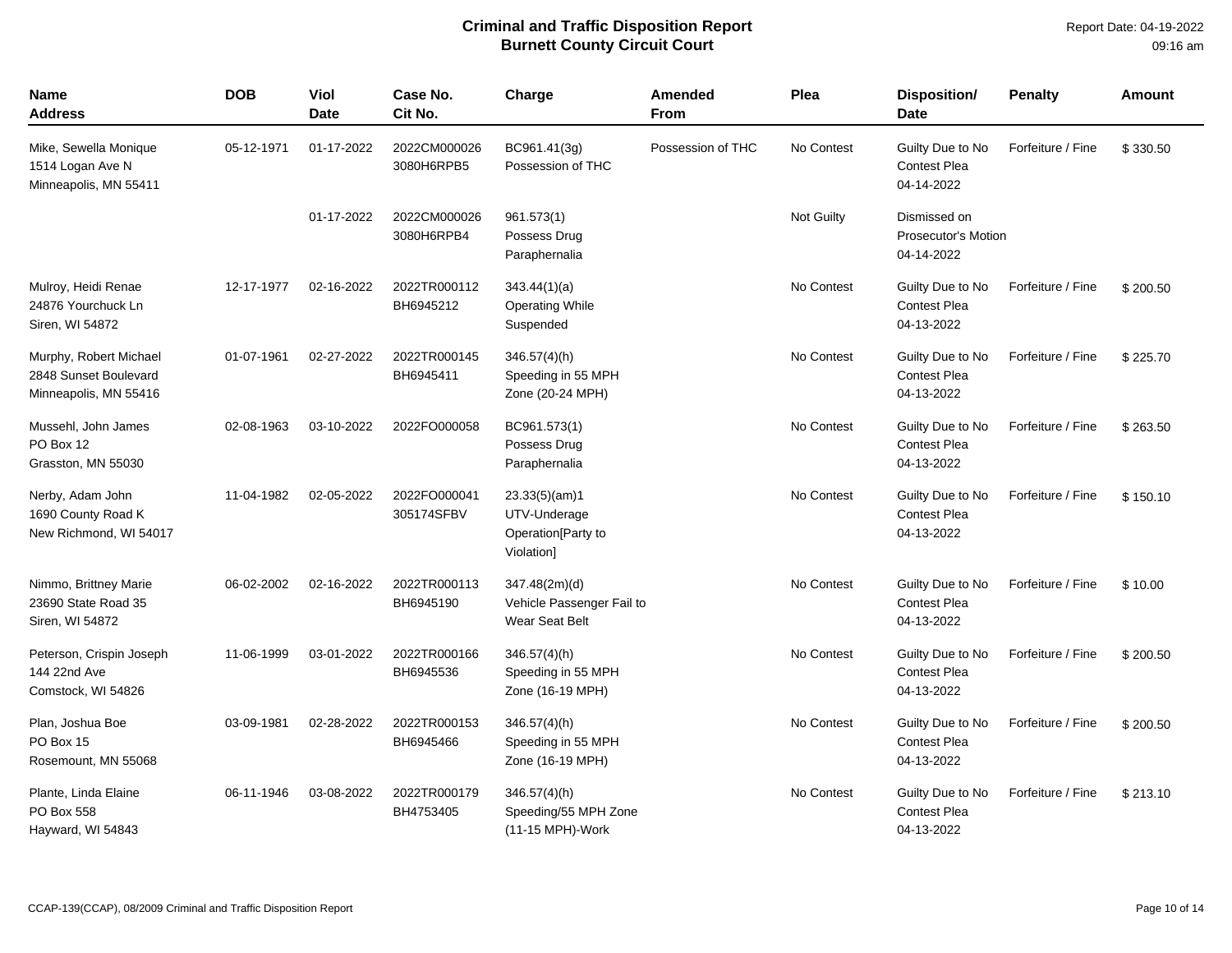| <b>Name</b><br>Address                                                          | <b>DOB</b> | Viol<br><b>Date</b> | Case No.<br>Cit No.        | Charge                                                          | Amended<br>From | Plea       | Disposition/<br><b>Date</b>                           | <b>Penalty</b>    | Amount   |
|---------------------------------------------------------------------------------|------------|---------------------|----------------------------|-----------------------------------------------------------------|-----------------|------------|-------------------------------------------------------|-------------------|----------|
| Radke, Michelle Marie<br>4778 County Road A<br>Webster, WI 54893                | 03-18-1995 | 01-27-2022          | 2022TR000101<br>BG4910150  | 346.14(1m)<br>Automobile Following Too<br>Closely               |                 | No Contest | Guilty Due to No<br><b>Contest Plea</b><br>04-13-2022 | Forfeiture / Fine | \$200.50 |
| Roper, Ashley Ann<br>PO Box 271<br>Webster, WI 54893                            | 02-09-1988 | 02-02-2022          | 2022TR000089<br>BG5450336  | 346.18(2)<br>Fail/Yield while Making<br>Left Turn               |                 | No Contest | Guilty Due to No<br><b>Contest Plea</b><br>04-13-2022 | Forfeiture / Fine | \$175.30 |
| Rosandich, Michael Ryan<br>16900 Jalisco Ter E<br>Lakeville, MN 55044           | 02-08-1982 | 03-01-2022          | 2022TR000158<br>BH6945525  | $346.57(4)$ (h)<br>Speeding in 55 MPH<br>Zone (16-19 MPH)       |                 | No Contest | Guilty Due to No<br><b>Contest Plea</b><br>04-13-2022 | Forfeiture / Fine | \$200.50 |
| Ruberto, Andrew James<br>2161 Burns Ave<br>Saint Paul, MN 55119                 | 05-11-1989 | 03-19-2022          | 2022FO000056<br>D65002G303 | 23.33(3g)<br>Operate ATV or UTV<br>w/out Required Headgear      |                 | No Contest | Guilty Due to No<br><b>Contest Plea</b><br>04-13-2022 | Forfeiture / Fine | \$162.70 |
| Salem, Hassan Mohamed<br>1801 2nd St Ne<br>Minneapolis, MN 55418                | 10-14-1978 | 02-28-2022          | 2022TR000151<br>BH6945455  | $346.57(4)$ (h)<br>Speeding in 55 MPH<br>Zone (20-24 MPH)       |                 | No Contest | Guilty Due to No<br><b>Contest Plea</b><br>04-13-2022 | Forfeiture / Fine | \$225.70 |
| Scullard, Jeffery Allen<br>501 Main St W<br>Hinckley, MN 55037                  | 09-25-1967 | 03-14-2022          | 2022TR000215<br>BF0117106  | $346.57(4)$ (h)<br>Speeding in 55 MPH<br>Zone (16-19 MPH)       |                 | No Contest | Guilty Due to No<br><b>Contest Plea</b><br>04-13-2022 | Forfeiture / Fine | \$200.50 |
| Seelhammer, Luljeta<br>317 1st St<br>Sandstone, MN 55072                        | 09-21-1981 | 03-14-2022          | 2022TR000193<br>BF0117084  | $346.57(4)$ (h)<br>Speeding in 55 MPH<br>Zone (16-19 MPH)       |                 | No Contest | Guilty Due to No<br><b>Contest Plea</b><br>04-13-2022 | Forfeiture / Fine | \$200.50 |
| Shipley, Wade Paul<br>38888 Dusty Ln<br>Polson, MT 59860                        | 11-06-1972 | 02-28-2022          | 2022TR000152<br>BH6945444  | $346.57(4)$ (h)<br>Speeding in 55 MPH<br>Zone (20-24 MPH)       |                 | No Contest | Guilty Due to No<br><b>Contest Plea</b><br>04-13-2022 | Forfeiture / Fine | \$225.70 |
| Shires, Chad Michael<br>23950 Tollander Rd<br>Siren, WI 54872                   | 12-14-1972 | 03-04-2022          | 2022TR000191<br>BG7281470  | 346.46(1)<br>Fail/Stop at Stop Sign                             |                 | No Contest | Guilty Due to No<br><b>Contest Plea</b><br>04-13-2022 | Forfeiture / Fine | \$175.30 |
| Spear, Brian Eugene<br>310 Spruce<br>Spooner, WI 54801                          | 06-08-1959 | 09-15-1999          | 1999CM000118               | 943.24(1)<br><b>Issue of Worthless</b><br>Checks $\le$ =\$1000) |                 |            | Dismissed on<br>Prosecutor's Motion<br>04-11-2022     |                   |          |
| Staples, Scott Alan<br>901 County Road D East Apt.<br>Vadnais Heights, MN 55109 | 04-01-1969 | 10-17-2008          | 2009CM000042               | 943.24(1)<br><b>Issue of Worthless</b><br>Checks(<=\$2500)      |                 |            | Dismissed on<br>Prosecutor's Motion<br>04-11-2022     |                   |          |

CCAP-139(CCAP), 08/2009 Criminal and Traffic Disposition Report Page 11 of 14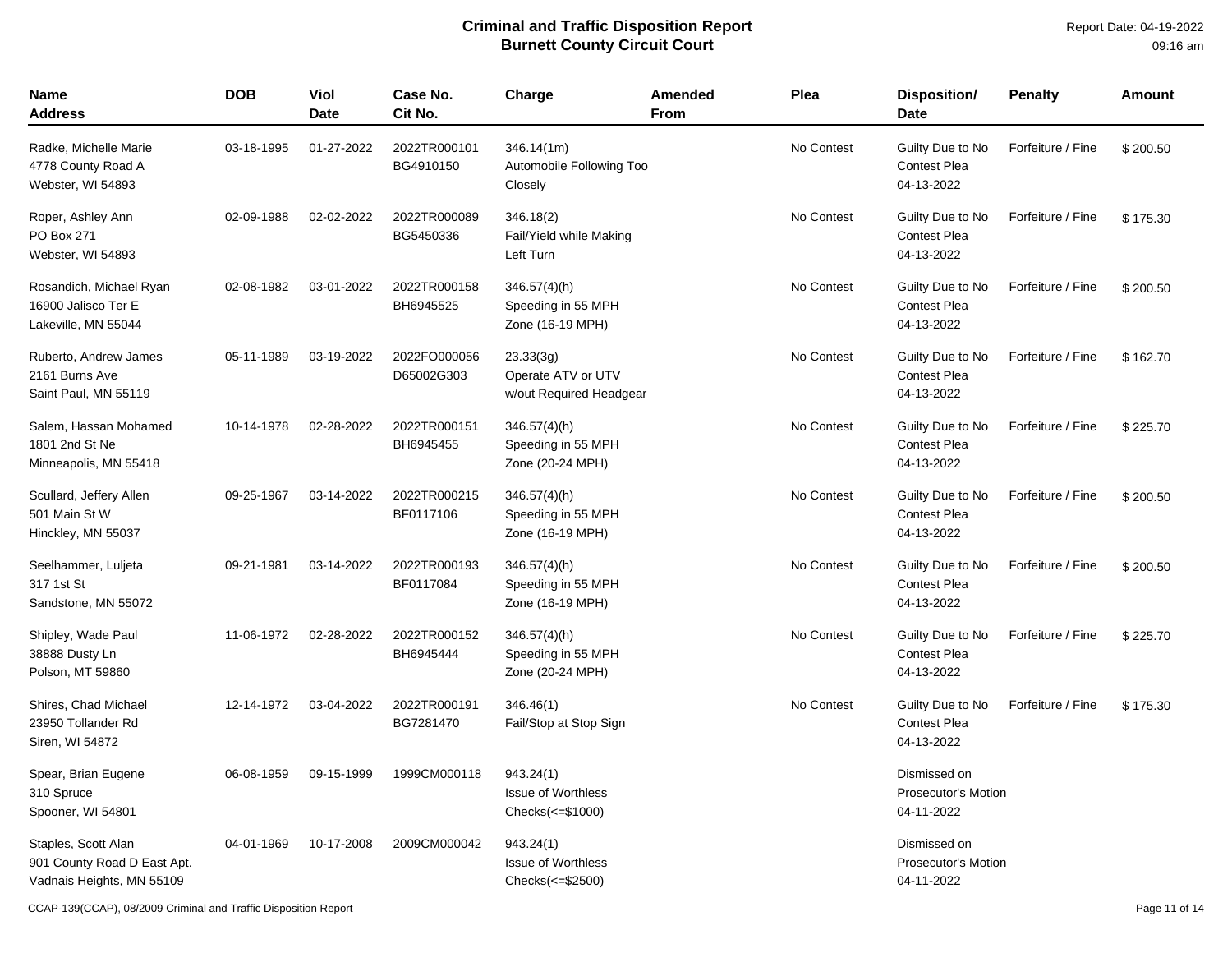| Name<br><b>Address</b>                                              | <b>DOB</b> | Viol<br><b>Date</b> | Case No.<br>Cit No.       | Charge                                                                                    | Amended<br>From | Plea              | <b>Disposition/</b><br><b>Date</b>                    | <b>Penalty</b>              | <b>Amount</b> |
|---------------------------------------------------------------------|------------|---------------------|---------------------------|-------------------------------------------------------------------------------------------|-----------------|-------------------|-------------------------------------------------------|-----------------------------|---------------|
| Swanson, Tyler Vincent<br>23690 State Road 35<br>Siren, WI 54872    | 09-22-2000 | 02-16-2022          | 2022TR000114<br>BH6945201 | 347.48(2m)(d)<br>Vehicle Passenger Fail to<br>Wear Seat Belt                              |                 | No Contest        | Guilty Due to No<br><b>Contest Plea</b><br>04-13-2022 | Forfeiture / Fine           | \$10.00       |
| Taylor, James Kenneth<br>2415 Oak Rd<br>Spooner, WI 54801           | 09-19-1971 | 03-11-2021          | 2021CT000018<br>BF0115076 | 343.44(1)(b)<br><b>Operating While Revoked</b><br>(Rev due to alc/contr<br>subst/refusal) |                 | Not Guilty        | <b>Charge Dismissed</b><br>but Read In<br>04-11-2022  |                             |               |
| Taylor, James Kenneth<br>2415 Oak Rd<br>Spooner, WI 54801           | 09-19-1971 | 11-04-2018          | 2021CM000138              | 29.024(1)<br>Fail/Obtain Deer Hunting<br><b>Required Approval</b>                         |                 | Not Guilty        | <b>Charge Dismissed</b><br>but Read In<br>04-11-2022  |                             |               |
|                                                                     |            | 12-22-2019          | 2021CM000138              | 29.314(3)(a)<br>Illegal Shining of Deer,<br>Elk, or Bear                                  |                 | Not Guilty        | Charge Dismissed<br>but Read In<br>04-11-2022         |                             |               |
| Thomas, Michael Stanley<br>2135 Lincoln Ave<br>Saint Paul, MN 55105 | 11-20-1961 | 03-01-2022          | 2022TR000159<br>BH6945492 | 346.57(4)(h)<br>Speeding in 55 MPH<br>Zone (20-24 MPH)                                    |                 | No Contest        | Guilty Due to No<br>Contest Plea<br>04-13-2022        | Forfeiture / Fine           | \$225.70      |
| Tietz, Craig Steven<br>7040 Midtown Rd<br>Webster, WI 54893         | 09-13-1957 | 08-20-2021          | 2021CF000244              | 961.41(3g)(g)<br>Possession of<br>Methamphetamine                                         |                 | No Contest        | Guilty Due to No<br><b>Contest Plea</b><br>01-20-2022 | Probation, Sent<br>Withheld | \$518.00      |
|                                                                     |            | 08-20-2021          | 2021CF000244              | 946.49(1)(b)<br>Bail Jumping-Felony                                                       |                 | Not Guilty        | <b>Charge Dismissed</b><br>but Read In<br>01-20-2022  |                             |               |
|                                                                     |            | 08-20-2021          | 2021CF000244              | 946.49(1)(b)<br>Bail Jumping-Felony                                                       |                 | <b>Not Guilty</b> | <b>Charge Dismissed</b><br>but Read In<br>01-20-2022  |                             |               |
|                                                                     |            | 08-20-2021          | 2021CF000244              | 946.49(1)(b)<br>Bail Jumping-Felony                                                       |                 | Not Guilty        | <b>Charge Dismissed</b><br>but Read In<br>01-20-2022  |                             |               |
| Wagner, Robert Michael<br>7418 N Stone Hill Rd<br>Hayward, WI 54843 | 06-07-1959 | 03-01-2022          | 2022TR000167<br>BH6945540 | 346.57(4)(h)<br>Speeding in 55 MPH<br>Zone (16-19 MPH)                                    |                 | No Contest        | Guilty Due to No<br>Contest Plea<br>04-13-2022        | Forfeiture / Fine           | \$200.50      |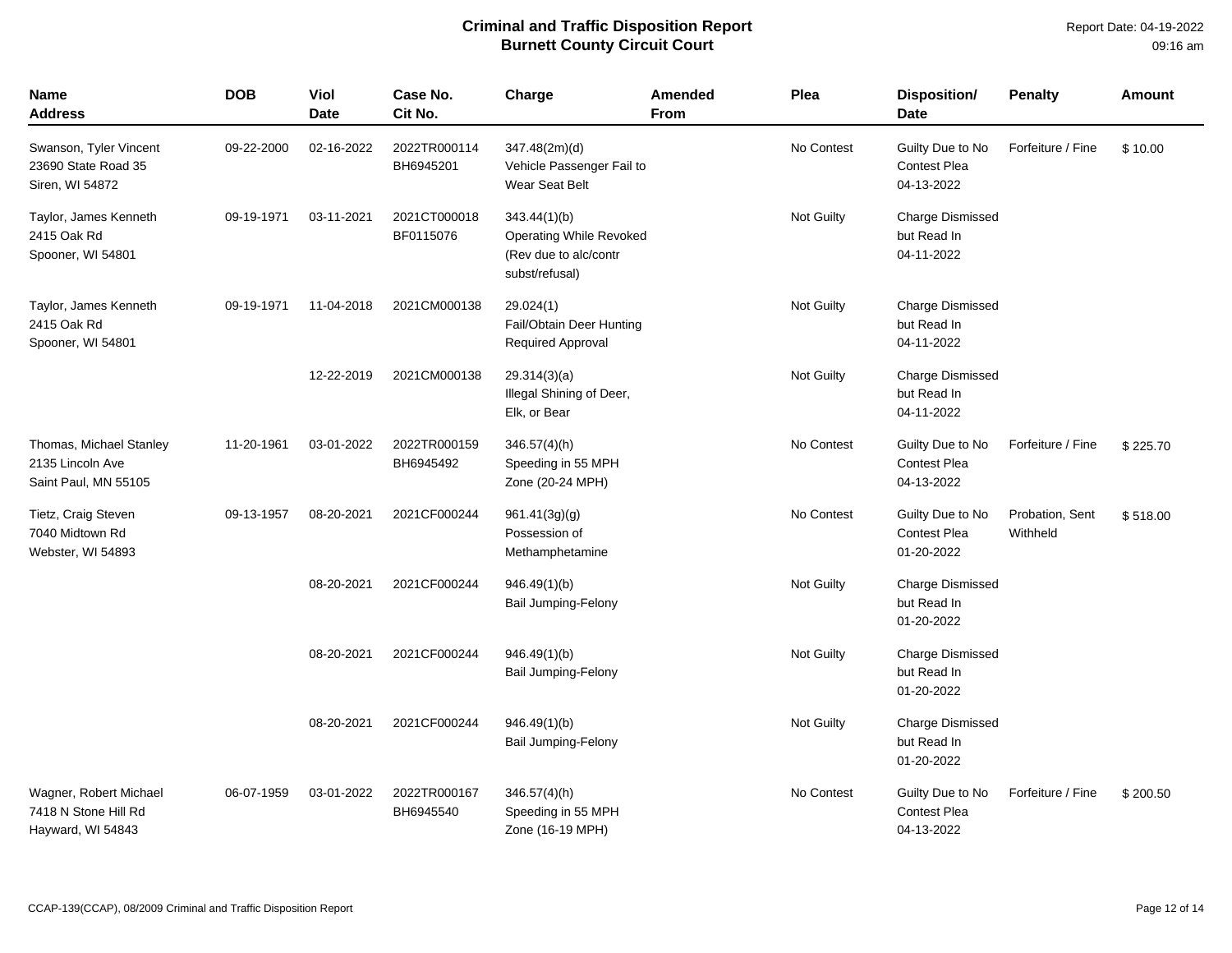| Name<br>Address                                                                                | <b>DOB</b> | Viol<br><b>Date</b> | Case No.<br>Cit No.       | Charge                                                        | Amended<br><b>From</b> | Plea       | Disposition/<br><b>Date</b>                              | <b>Penalty</b>    | <b>Amount</b> |  |
|------------------------------------------------------------------------------------------------|------------|---------------------|---------------------------|---------------------------------------------------------------|------------------------|------------|----------------------------------------------------------|-------------------|---------------|--|
| Walker, Jacob Michael<br>5738 88th Cresent N<br>Brooklyn Park, MN 55443                        | 09-20-1995 | 02-12-2022          | 2022TR000131<br>W0422096  | 346.57(4)(d)<br>Speeding in Alley (1-10<br>MPH)               |                        | No Contest | Guilty Due to No<br><b>Contest Plea</b><br>04-13-2022    | Forfeiture / Fine | \$175.30      |  |
| Wattley, Brian Stefon<br>7709 Tessman Drive<br>Brooklyn Park, MN 55443                         | 12-10-1997 | 01-27-2022          | 2022TR000078<br>AD6204203 | 343.05(3)(a)<br>Operate w/o Valid<br>License (1st Violation)  |                        | No Contest | Guilty Due to No<br><b>Contest Plea</b><br>04-13-2022    | Forfeiture / Fine | \$200.50      |  |
| Wattley, Brian Stefon<br>7709 Tessman Drive<br>Brooklyn Park, MN 55443                         | 12-10-1997 | 01-27-2022          | 2022TR000079<br>AD6204225 | 346.072(1m)(b)<br>Fail/Slow Vehicle-Passing<br>Stop Emerg Veh |                        | No Contest | Guilty Due to No<br><b>Contest Plea</b><br>04-13-2022    | Forfeiture / Fine | \$263.50      |  |
| Wattley, Brian Stefon<br>7709 Tessman Drive<br>Brooklyn Park, MN 55443                         | 12-10-1997 | 01-27-2022          | 2022TR000080<br>AD6204214 | 346.57(2)<br>Unreasonable and<br><b>Imprudent Speed</b>       |                        | No Contest | Guilty Due to No<br><b>Contest Plea</b><br>04-13-2022    | Forfeiture / Fine | \$213.10      |  |
| Wendt, Chaz Matthew Mohamme 02-08-1991<br>9900 West Fond du Lac, Apt. 4<br>Milwaukee, WI 53224 |            | 09-05-2015          | 2015CM000242              | 940.19(1)<br><b>Battery</b>                                   |                        |            | Dismissed on<br><b>Prosecutor's Motion</b><br>04-11-2022 |                   |               |  |
|                                                                                                |            | 09-05-2015          | 2015CM000242              | 947.01(1)<br><b>Disorderly Conduct</b>                        |                        |            | Dismissed on<br><b>Prosecutor's Motion</b><br>04-11-2022 |                   |               |  |
| Wendt, Chaz Matthew Mohamme 02-08-1991<br>9900 W Fond Du Lac, Apt. 4<br>Milwaukee, WI 53224    |            | 01-20-2016          | 2016CM000019              | 946.49(1)(a)<br>Bail<br>Jumping-Misdemeanor                   |                        |            | Dismissed on<br><b>Prosecutor's Motion</b><br>04-11-2022 |                   |               |  |
| Wolfe, Matthew W.<br>6745 Trinchera Lane<br>Alamosa, CO 81101                                  | 10-18-1981 | 02-27-2003          | 2005CM000211              | 301.45(4)<br>Sex Offender-Fail/Update<br>Information          |                        |            | Dismissed on<br><b>Prosecutor's Motion</b><br>04-14-2022 |                   |               |  |
|                                                                                                |            | 10-20-2003          | 2005CM000211              | 301.45(3)(b)1<br>Sex Offender-Fail/Provide<br>Info (Misd)     |                        |            | Dismissed on<br>Prosecutor's Motion<br>04-14-2022        |                   |               |  |
|                                                                                                |            | 10-20-2004          | 2005CM000211              | 301.45(3)(b)1<br>Sex Offender-Fail/Provide<br>Info (Misd)     |                        |            | Dismissed on<br><b>Prosecutor's Motion</b><br>04-14-2022 |                   |               |  |
|                                                                                                |            | 02-27-2003          | 2005CM000211              | 301.45(4)<br>Sex Offender-Fail/Update<br>Information          |                        |            | Dismissed on<br><b>Prosecutor's Motion</b><br>04-14-2022 |                   |               |  |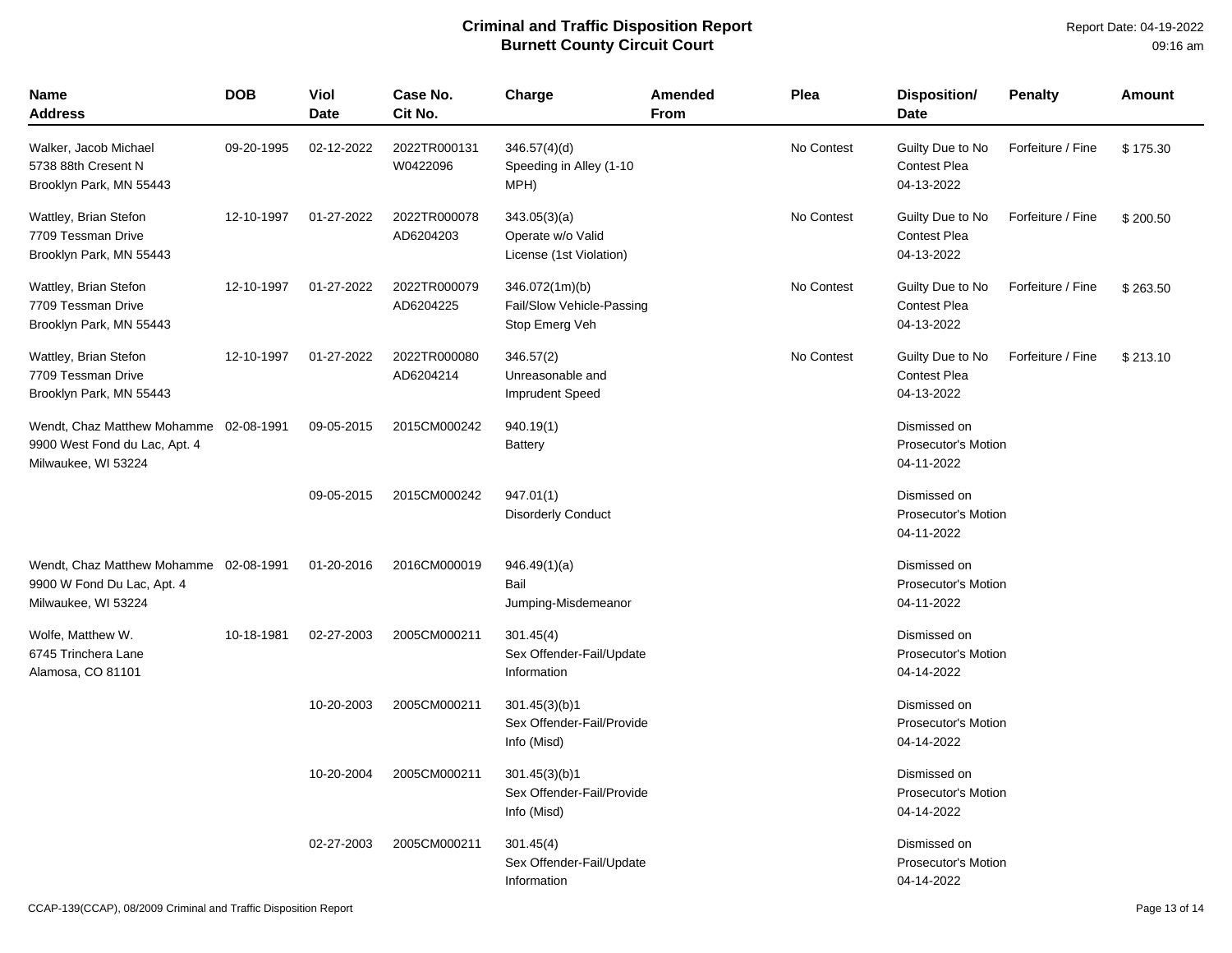| Name<br><b>Address</b> | <b>DOB</b> | Viol<br><b>Date</b> | Case No.<br>Cit No. | Charge                                               | <b>Amended</b><br>From | Plea | Disposition/<br><b>Date</b>                       | <b>Penalty</b> | Amount |
|------------------------|------------|---------------------|---------------------|------------------------------------------------------|------------------------|------|---------------------------------------------------|----------------|--------|
|                        |            | 03-01-2004          | 2005CM000211        | 301.45(4)<br>Sex Offender-Fail/Update<br>Information |                        |      | Dismissed on<br>Prosecutor's Motion<br>04-14-2022 |                |        |